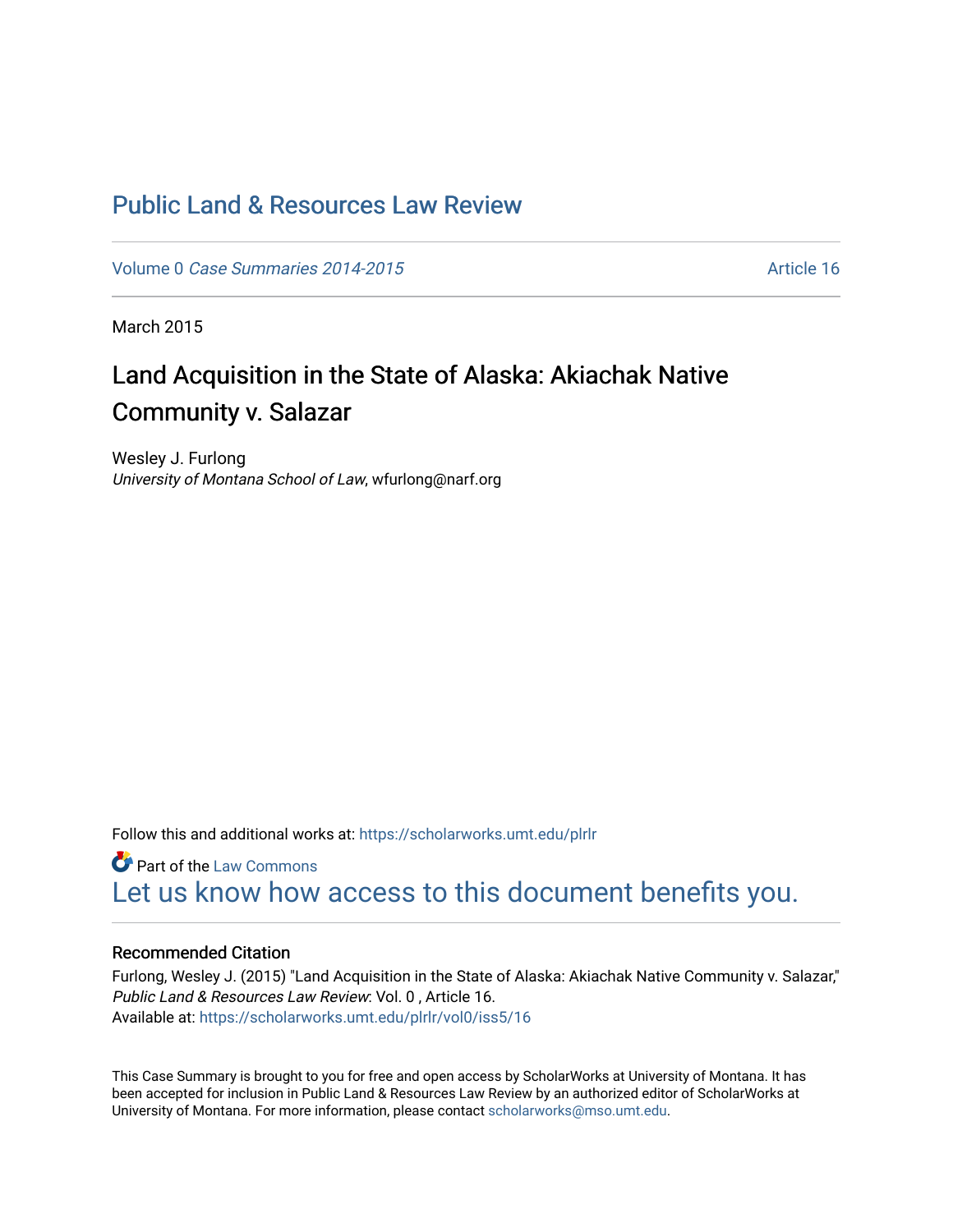## *Akiachak Native Community v. Salazar***, 935 F. Supp. 2d 195 (D.D.C. 2013) Land Acquisition in the State of Alaska, 79 Fed. Reg. 76888 (Dec. 23, 2014)**

#### *Wesley J. Furlong*

#### **ABSTRACT**

Akiachak Native Community v. Salazar<sup>1</sup> and the BIA's repeal of the Alaska Exception<sup>2</sup> are set to mark sweeping changes for Alaska Natives. Following the United States District Court for the District of Columbia's holding that the prohibition of trust acquisitions in Alaska violates the IRA, and before the United States Court of Appeals for the D.C. Circuit could issue an opinion on the merits, the BIA repealed its rule prohibiting such acquisitions. The potential for drastic changes to the landscape of native communities and villages in Alaska is highly likely.

#### **I. INTRODUCTION**

Section five of the Indian Reorganization Act ("IRA"), passed in 1934, grants the Secretary of the Interior ("Secretary") the authority to take land into trust "for the purpose of providing lands for Indians."<sup>3</sup> Originally, the IRA excluded Alaska and Alaska Natives from its ambit.<sup>4</sup> In 1936, the Secretary was conferred the authority to take land into trust and to establish reservations in Alaska.<sup>5</sup> In the 1970s, Congress passed legislation extinguishing title to land for Native Alaskans, reorganizing Alaska Native Communities and Villages into Native Corporations, terminating all Alaska Native land claims against the United States and the state, and eliminating the Secretary's authority to create reservations in Alaska.<sup>6</sup> Following this legislation, the Department of the Interior ("DOI"), through the Bureau of Indian Affairs ("BIA"), promulgated new regulations detailing the extent of the Secretary's authority to take land into

-

<sup>1</sup> *Akiachak Native Cmty. v. Salazar*, 935 F. Supp. 2d 195 (D.D.C. 2013) [hereinafter *Akiachak I*].

<sup>2</sup> Land Acquisition in the State of Alaska, 79 Fed. Reg. 76888 (Dec. 22, 2014).  $3$  25 U.S.C. § 465 (2012).

<sup>4</sup> *Cohen's Handbook of Federal Indian Law*, § 4.04[3][a][i], 257 (Neil Jessup Newton, ed. 2015).

<sup>5</sup> *Akiachak I*, 935 F. Supp. 2d at 203 (citing Act of May 1, 1936 §§ 1-2, 49 Stat. 1250, 1250-51 (codified at 25 U.S.C. § 473a (2012))).

<sup>6</sup> *See* Alaska Native Claims Settlement Act, Pub. L. No. 92-203, 85 Stat. 688 (1971) (codified at 43 U.S.C. §§ 1601-29h (2012)); *see also* Federal Land Policy and Management Act, Pub. L. No. 94-579, § 704(a), 90 Stat. 2743 (1976).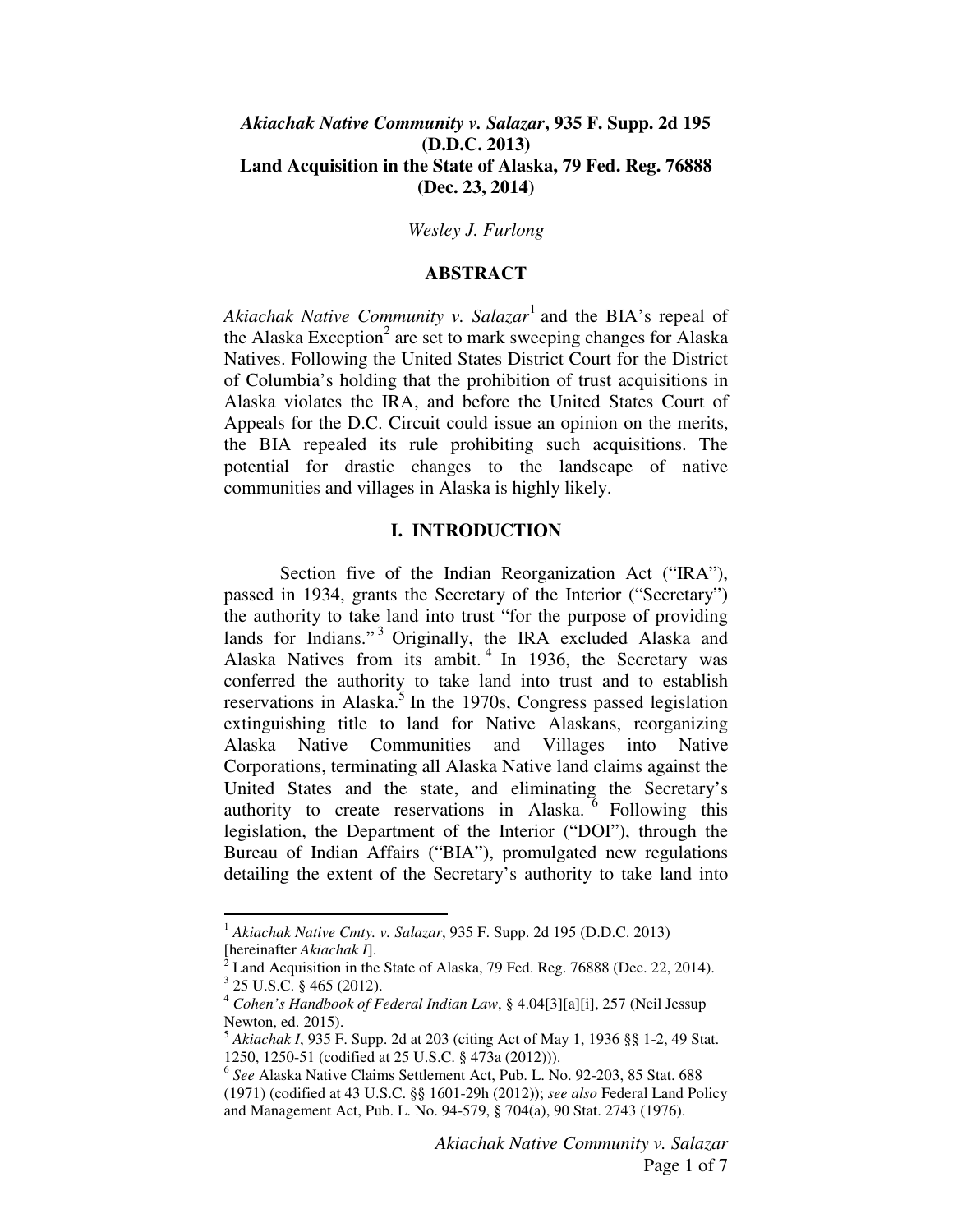trust for Alaska Natives under 25 U.S.C.  $\S$  465.<sup>7</sup> In establishing the "Alaska Exception" the BIA amended 25 C.F.R. § 151.1, stating that the Secretary's authority to take land into trust did "not cover the acquisition of land in trust status in the State of Alaska, except acquisitions for the Metlakatla Indian Community of the Annette Island Reservation." <sup>8</sup> The plaintiffs in *Akiachak* challenged the Secretary's findings that the trust acquisition authority was repealed by Congress and also argued the Alaska Exception violated the IRA. $\rm{P}$ On May 1, 2014, following the district court's opinion that struck down the Alaska Exception, the BIA issued a rule change announcement proposing to remove the Alaska Exception from  $§$  151.1 and opened a comment period.<sup>10</sup>

### **II. FACTUAL AND PROCEDURAL BACKGROUND**

 In a 1978 memorandum, the Associate Solicitor for the Division of Indian Affairs found that the passage of the Alaska Native Claims Settlement Act ("ANCSA")<sup>11</sup> repealed much of the IRA's applicability in Alaska, specifically removing the trust status of land and prohibiting claims settlements from being apportioned to Alaska Natives in trust.<sup>12</sup> The memorandum found that it would be an abuse of discretion to take land into trust for Alaska Natives.<sup>13</sup> A 2001 BIA memorandum rescinded the 1978 findings and found that the ANCSA did not specifically repeal section five of the IRA.<sup>14</sup> The same day as the memorandum's publication, the BIA issued final rules amending § 151.1, leaving intact the Alaska Exception.<sup>15</sup> While the BIA stated it would "'consider the legal and policy issues involved in . . . remov[ing] the prohibition,'" the regulation was never changed.<sup>16</sup>

The Alaska Exception was challenged in *Akiachak* by four Alaska Native tribes and one individual.<sup>17</sup> They alleged the Alaska Exception was an abuse of discretion by the Secretary because the

<u>.</u>

<sup>7</sup> *Akiachak I*, 935 F. Supp. 2d at 200-01.

<sup>8</sup> 25 C.F.R. § 151.1 (2014), *amended by* 79 Fed. Reg. 76888 (effective Jan. 22, 2015).

<sup>9</sup> *Akiachak I*, 935 F. Supp. 2d at 203.

<sup>&</sup>lt;sup>10</sup> Land Acquisition in the State of Alaska, 79 Fed. Reg. 24648 (May 1, 2014). <sup>11</sup> 79 Fed. Reg. at 76889; *Akiachak I* recognized the FLPMA also repealed

sections of the IRA applicable to Alaska. 935 F. Supp. 2d at 198-200 (*see infra*  note 32; *see also supra* note 6).

<sup>&</sup>lt;sup>12</sup> 79 Fed. Reg. 76888.

 $^{13}$  *Id.* 

 $^{14}$  *Id.* 

<sup>15</sup> *Id.* 

<sup>&</sup>lt;sup>16</sup> *Id.* (quoting Acquisition of Title to Land in Trust, 66 Fed. Reg. 3452, 3454  $(Jan. 16, 2001)$ ).

<sup>17</sup> *Akiachak I*, 935 F. Supp. 2d at 197.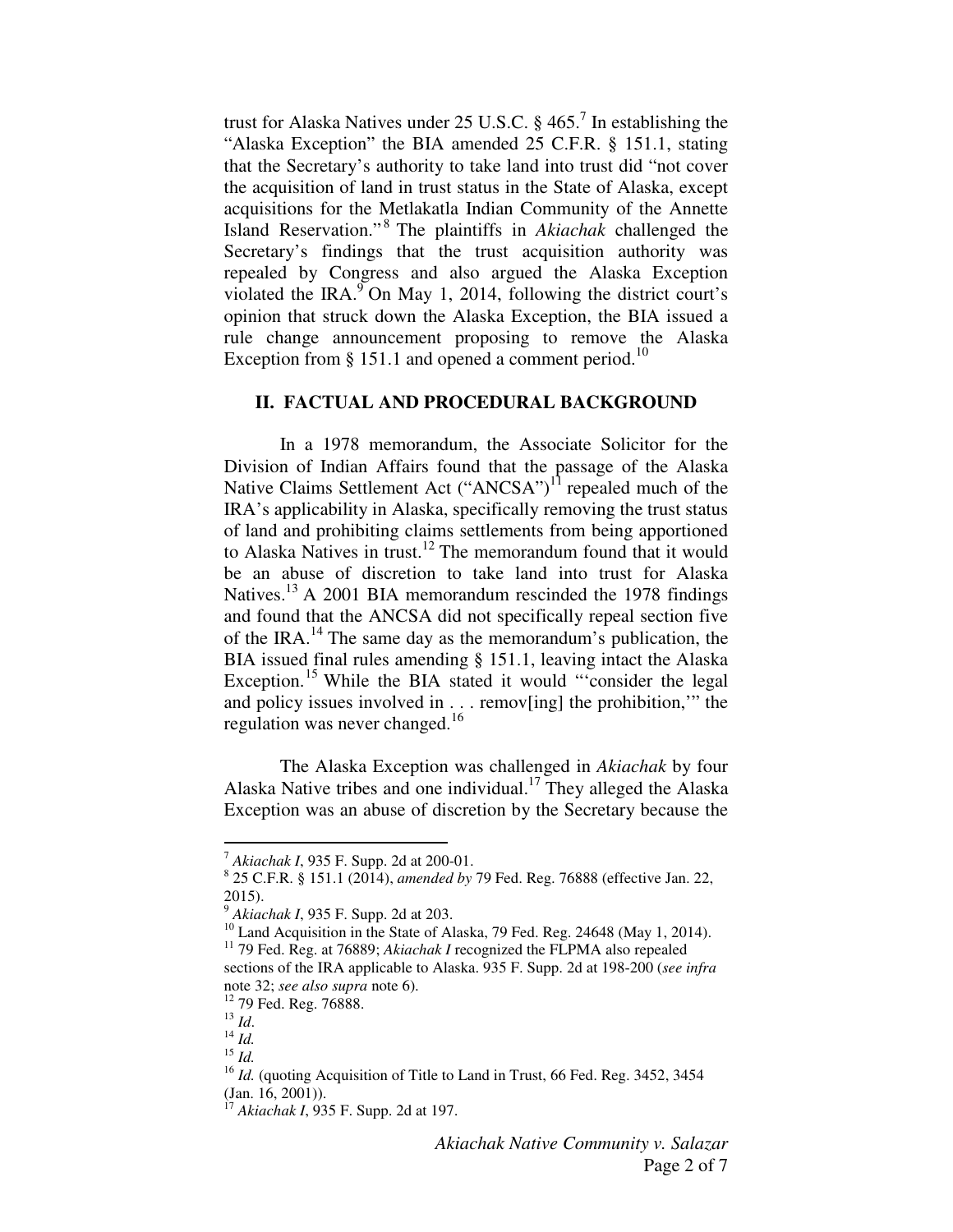ANCSA and the Federal Land Policy and Management Act ("FLPMA") did not repeal the Secretary's authority to take land into trust in Alaska.<sup>18</sup> The plaintiffs also argued that the Alaska Exception violated the IRA, specifically 25 U.S.C. § 476(g).<sup>19</sup>

> Any regulation or administrative decision . . . that classifies, enhances, or diminishes the privileges and immunities available to a federally recognized Indian tribe relative to the privileges and immunities available to other federally recognized tribes by virtue of their status as Indian tribes *shall have no effect*. 20

The State of Alaska intervened on behalf of the Secretary.<sup>21</sup> On a motion for summary judgement, the district court ruled in favor of the plaintiffs on both issues.<sup>22</sup> The district court granted a stay in part as the case was appealed to the D.C. Circuit.<sup>23</sup> The DOI subsequently moved to drop its appeal, and a decision from the D.C. Circuit on Alaska's appeal is pending.<sup>24</sup>

Following the district court's opinion in *Akiachak*, on May 1, 2014 the BIA issued a proposed rule change repealing the Alaska Exception due to "urgent policy recommendations."<sup>25</sup> After a sixty-day comment period and public meetings, the BIA issued its final rule repealing the Alaska Exception on December 23, 2014.<sup>26</sup> While the amended language of  $\S$  151.1 took effect on January 22, 2015, implementation of the amendment is stayed.<sup>27</sup>

#### **III. ANALYSIS**

#### **A. The Legality of the Alaska Exception**

 The central issue in *Akiachak* was whether the ANCSA and the FLPMA actually repealed the Secretary's authority to take land

 $\overline{a}$ 

<sup>18</sup> *Id.*

<sup>19</sup> *Id*. at 209 (citing U.S.C. § 476(g) (2012)).

 $20$  25 U.S.C. § 476(g) (emphasis added).

<sup>21</sup> *Akiachak I*, 935 F. Supp. 2d at 197.

 $^{22}$  *Id.* 

<sup>23</sup> *Akiachak Native Cmty. v. Jewell*, 995 F. Supp. 2d 7, 11 n. 1 (D.D.C. 2014) [hereinafter *Akiachak IV*] (granting stay in part).

<sup>&</sup>lt;sup>4</sup> Akiachak Native Cmty. v. U.S. Dep't of the Interior, No. 13-5361, 2014 WL 3014864 (D.C. Cir. June 12, 2014) [hereinafter *Akiachak III*] (dismissing appeal).

 $25$  79 Fed. Reg. 24648.

<sup>&</sup>lt;sup>26</sup> *Id.*; 79 Fed. Reg. at 76890.

<sup>27</sup> 79 Fed. Reg. at 76888; *Akiachak IV*, 995 F. Supp. 2d at 18-19.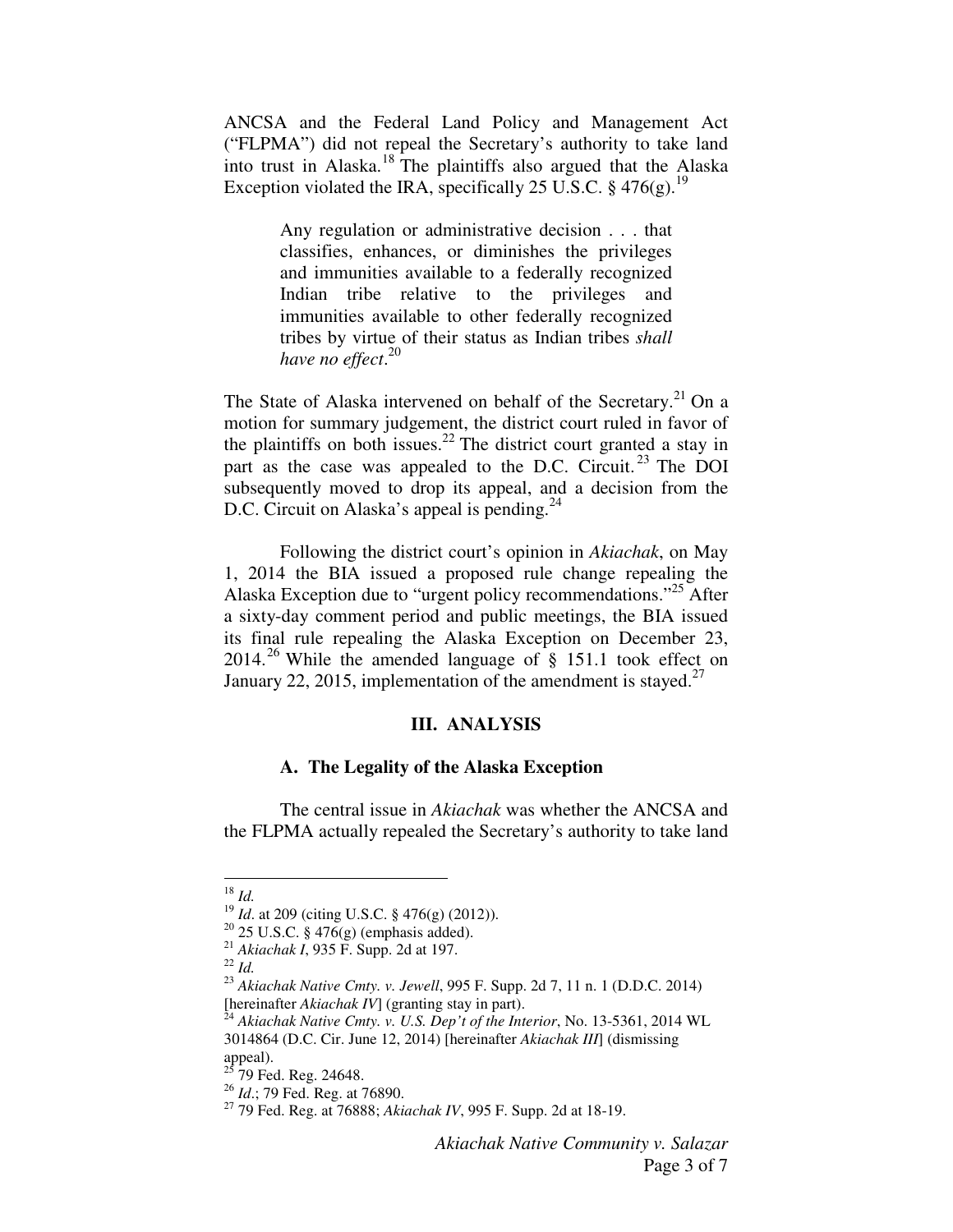into trust pursuant to Section five of the IRA.<sup>28</sup> If the Secretary was found to have retained his authority, the issue became whether the Alaska Exception violated 25 U.S.C.  $\S$  476(g).<sup>29</sup>

 The court found that while the FLPMA repealed the Secretary's authority to establish reservations in Alaska, <sup>30</sup> the ANCSA did not explicitly repeal the Secretary's authority to take land into trust for Alaska Natives.<sup>31</sup> The court noted that the ANCSA extinguished "'[a]ll *claims* against the United States . . . based on claims of aboriginal right, title, use, or occupancy."<sup>32</sup> The court stated, "a 'claim' is necessarily an assertion of [a] right" and trust petitions could not be construed as claims since the Secretary has the discretionary authority to grant or deny them.<sup>33</sup>

 Additionally, the court found that language within the ANCSA, which established that "'the settlement [of claims] should be accomplished . . . without creating a reservation system or lengthy wardship or trusteeship,'" would not be affected by the repeal of § 151.1.<sup>34</sup> Alaska argued that the ANCSA, read together with the FLPMA, implicitly repealed the Secretary's authority to take land into trust.<sup>35</sup> The court noted that repeal of statutes "by implication are not favored and will not be presumed unless the intention of the legislature to repeal [is] clear and manifest."<sup>36</sup>

The court ruled that Congress's intent to rescind the Secretary's trust acquisition authority was not "clear and manifest."<sup>37</sup> Noting how "Congress felt the need to explicitly repeal the Secretary's" authority to establish reservations, the absence of any explicit repeal of the Secretary's trust acquisition authority was "a strong indication that the" authority still existed.<sup>38</sup> The court found that while the ANCSA prohibited land conveyed from claims settlements to be held in trust, it did not "prohibit[] the creation of any trusteeship outside of the settlement."<sup>39</sup>

<sup>29</sup> *Id*.

 $\overline{a}$ 

<sup>28</sup> *Akiachak I*, 935 F. Supp. 2d at 197.

<sup>30</sup> *Id.* at 203 (citing Pub. L. No. 94-579, § 704(a), 90 Stat. 2743).

<sup>31</sup> *Id*. at 207.

<sup>32</sup> *Id.* at 204-05 (quoting 43 U.S.C. § 1603(c) (2012)) (emphasis added, brackets in original).

<sup>33</sup> *Id.* 

<sup>34</sup> *Id.* at 206 (quoting 43 U.S.C. § 1601(b) (2012)).

<sup>35</sup> *Id.* at 203-06.

<sup>36</sup> *Id.* at 204 (quoting *Nat'l Ass'n of Home Builders v. Defenders of Wildlife*, 551 U.S. 644, 622 (2007)) (internal quotation and citations omitted).

<sup>37</sup> *Id.* at 207.

<sup>38</sup> *Id.* 

<sup>39</sup> *Id.*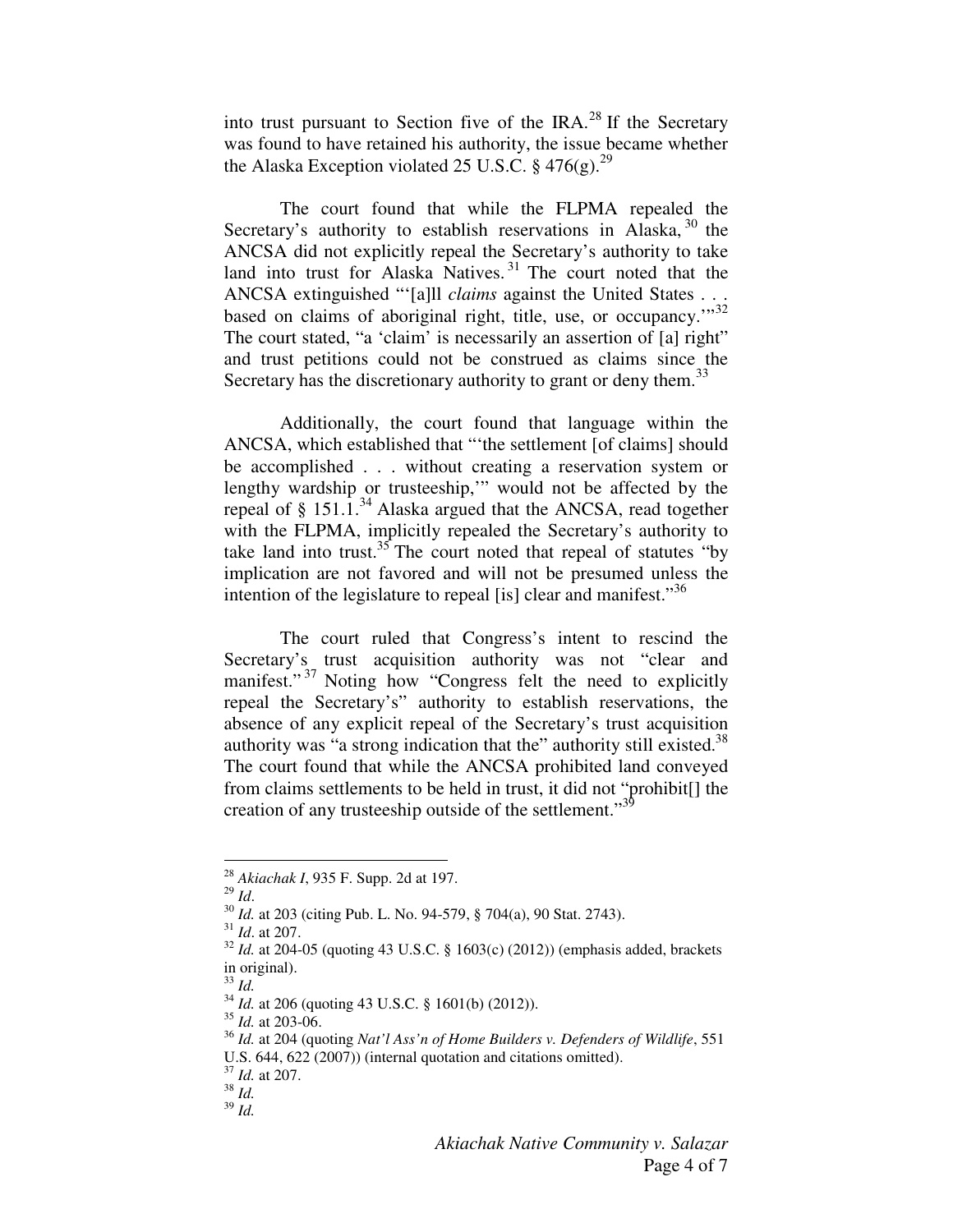The district court next turned to whether  $\S$  151.1 was "in accordance with the law."<sup>40</sup> The plaintiffs contended that  $\S 151.1$ violated the IRA, specifically 25 U.S.C.  $\S$  476(g) which provides, "[a]ny regulation . . . diminish[ing] the privileges and immunities available to a federally recognized tribe" compared to those of others, simply "by virtue of their status as Indian tribes shall have no force of effect." <sup>41</sup> The Secretary contended that Congress passed  $\S$  476(g) in an effort "to clarify . . . section 16 of the [IRA]."<sup>42</sup> The court found that " $\S$  476(g) plainly applies to '[a]ny regulation,'" and that "Congress commonly enacts statutes that address more than the precise concern."<sup>43</sup>

Additionally, the Secretary admitted the Alaska Exception diminishes the privileges of Alaska Natives, but argued that § 476(g) only applies to discrimination between "'similarly situated' tribes."<sup>44</sup> Since Alaska Natives are not similarly situated to other tribes, the Secretary argued the Alaska Exception does not violate the IRA.<sup>45</sup> However, the court pointed out that "similarly situated" appears nowhere in the statute, and when "'the statute's language is plain, the sole function of the courts is to enforce it according to its terms.'" <sup>46</sup> The court found § 151.1 was an impermissible classification based purely on the tribal status of Alaska Natives.<sup>47</sup> The court denied the Secretary "substantial deference for [its] interpretation of [its] own regulation[s]<sup> $n^{48}$ </sup> because the statute's "'language is plain and its meaning unambiguous,"<sup>49</sup> and ruled that "the Alaska exception [sic] is a regulation that diminished the privileges of non-Metlakatlan Alaska Natives relative to all other Indian tribes."<sup>50</sup>

#### **B. Repealing the Alaska Exception**

The BIA asserted that acquisition of trust lands provides a "physical space where tribal governments may exercise sovereign

-

<sup>40</sup> *Id.* (quoting 5 U.S.C. § 706(2)(A) (2012)).

 $41\overline{25}$  U.S.C.  $\overline{\S}$  476(g).

<sup>42</sup> *Akiachak I*, 935 F. Supp. 2d at 210 (quoting 140 Cong. Rec. 11,234 (1994) (statement of Sen. John McCain)).

 $^{43}$  *Id.* (quoting 25 U.S.C. § 476(g)).

 $^{44}$  *Id.* 

<sup>45</sup> *Id*.

<sup>46</sup> *Id.* at 210-11 (quoting *U.S. v. Ron Pair Enters., Inc.*, 489 U.S. 235, 241 (1989)) (internal quotation marks and citations omitted).

 $^{7}$  *Id.* at 210.

<sup>48</sup> *Id.* at 208 (quoting *Tozzi v. U.S. Dep't of Health and Human Servs.*, 271 F.3d 301, 311 (D.C. Cir. 2001) (internal quotation marks and citations omitted).

<sup>49</sup> *Id.* at 211 (quoting *City of Hous. v. Hill*, 482 U.S. 451, 468 (1987)).

<sup>50</sup> *Id.* at 210.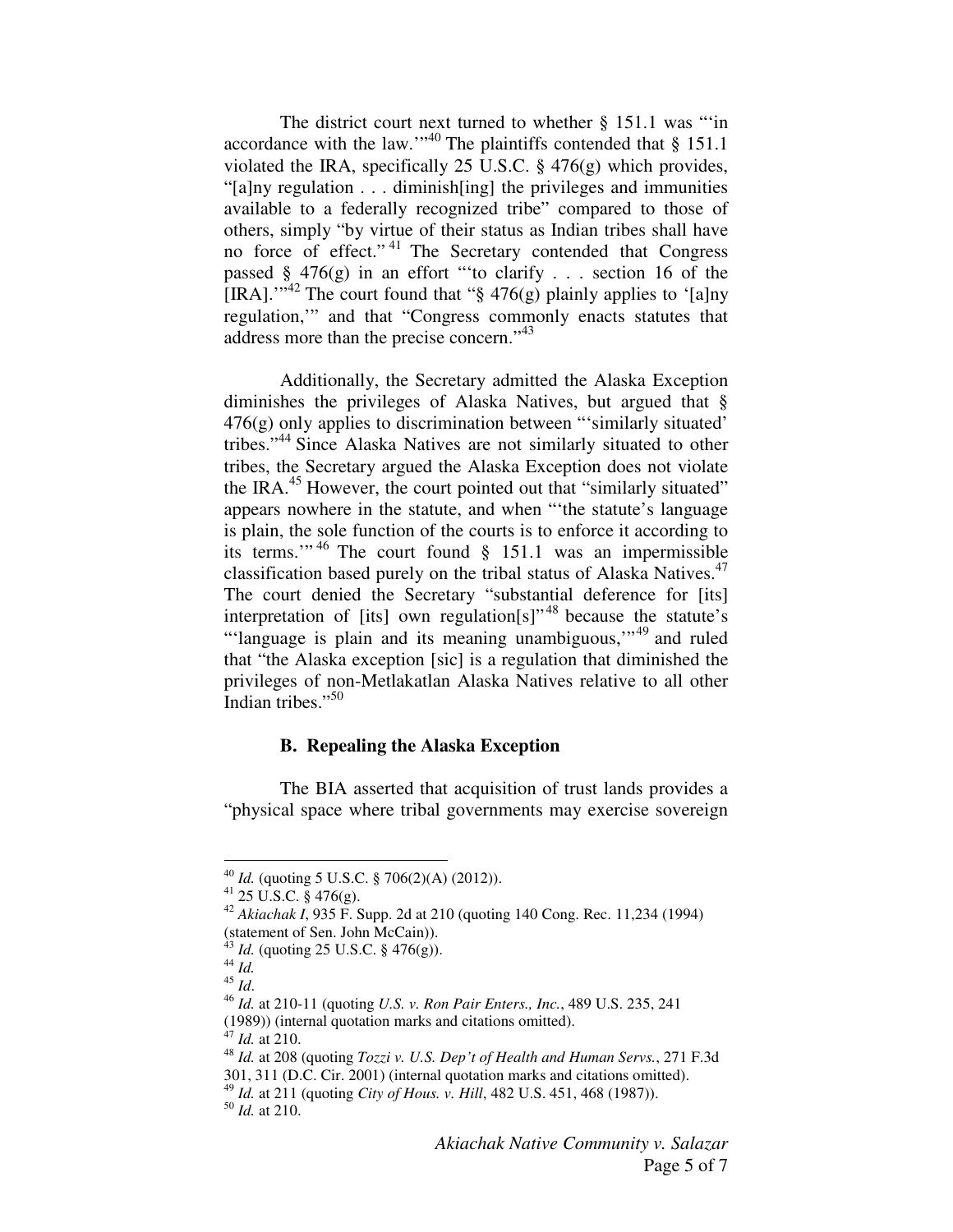powers"<sup>51</sup> and that trust acquisitions help assist in the furtherance of tribal self-governance and self-determination for Alaska Native tribes, which are "equally important" to Alaska Natives as they are to all other tribes.<sup>52</sup> The BIA considered the effects on Alaskan native corporations' sovereignty and self-governance, public safety in Alaska native communities, effects on economic development and resource management, and impacts on state and tribal jurisdiction.<sup>53</sup> The BIA stated that the repeal of the Alaska Exception would allow any "Alaska Native tribe or individual possessing fee title to alienable land, including ANCSA lands, [to] apply to have that land taken into trust."<sup>54</sup>

The BIA noted that it was the "[DOI]'s policy . . . that there should not be different classes of federally recognized tribes."<sup>55</sup> The BIA found that "Alaska Native tribes and individuals have the right to decide for themselves whether to apply to have their land taken into trust."<sup>56</sup> The BIA stated that "[t]he Secretary's authority to acquire land in trust" is "critical to carrying out the Federal trust responsibility" and "taking land into trust . . . is unlikely to have a negative effect on Alaska Native Corporations."<sup>57</sup>

The BIA's reasoning followed a similar analysis as the district court in *Akiachak*. The BIA noted that while Congress explicitly granted the Secretary the authority to take land into trust in Alaska in 1936, it had "not passed any legislation that revoke[d] the Secretary's authority to make trust land acquisitions in Alaska." <sup>58</sup> The BIA emphasized that the ANCSA only extinguished existing title and claims, and limited the status of land transferred in any settlements.<sup>59</sup> The BIA stressed that the ANCSA did not ever revoke the Secretary's trust acquisition authority.<sup>60</sup> The BIA asserted there is no "'irreconcilable conflict'" between the elimination of trust land by the ANCSA and the Secretary's section five authority to acquire new trust land in Alaska.<sup>61</sup> The BIA stated that that the "removal of the Alaska Exception [was] supported by both legal and public policy consideration."<sup>62</sup>

 $\overline{a}$ 

<sup>59</sup> *Id.*

<sup>62</sup> 79 Fed. Reg. at 76895.

<sup>&</sup>lt;sup>51</sup> 79 Fed. Reg. at 76895.

<sup>52</sup> *Id*.

<sup>53</sup> *Id*. at 76891-92.

<sup>54</sup> *Id*. at 76894.

<sup>55</sup> *Id.* at 76890.

<sup>56</sup> *Id.* at 76891-92.

<sup>57</sup> *Id.* 

<sup>58</sup> *Id.* at 76890.

<sup>60</sup> *Id*.; *see Akiachak I*, 935 F. Supp. 2d at 208.

<sup>61</sup> *Akiachak I*, 935 F. Supp. 2d at 207 n. 8; 79 Fed. Reg. at 76890.